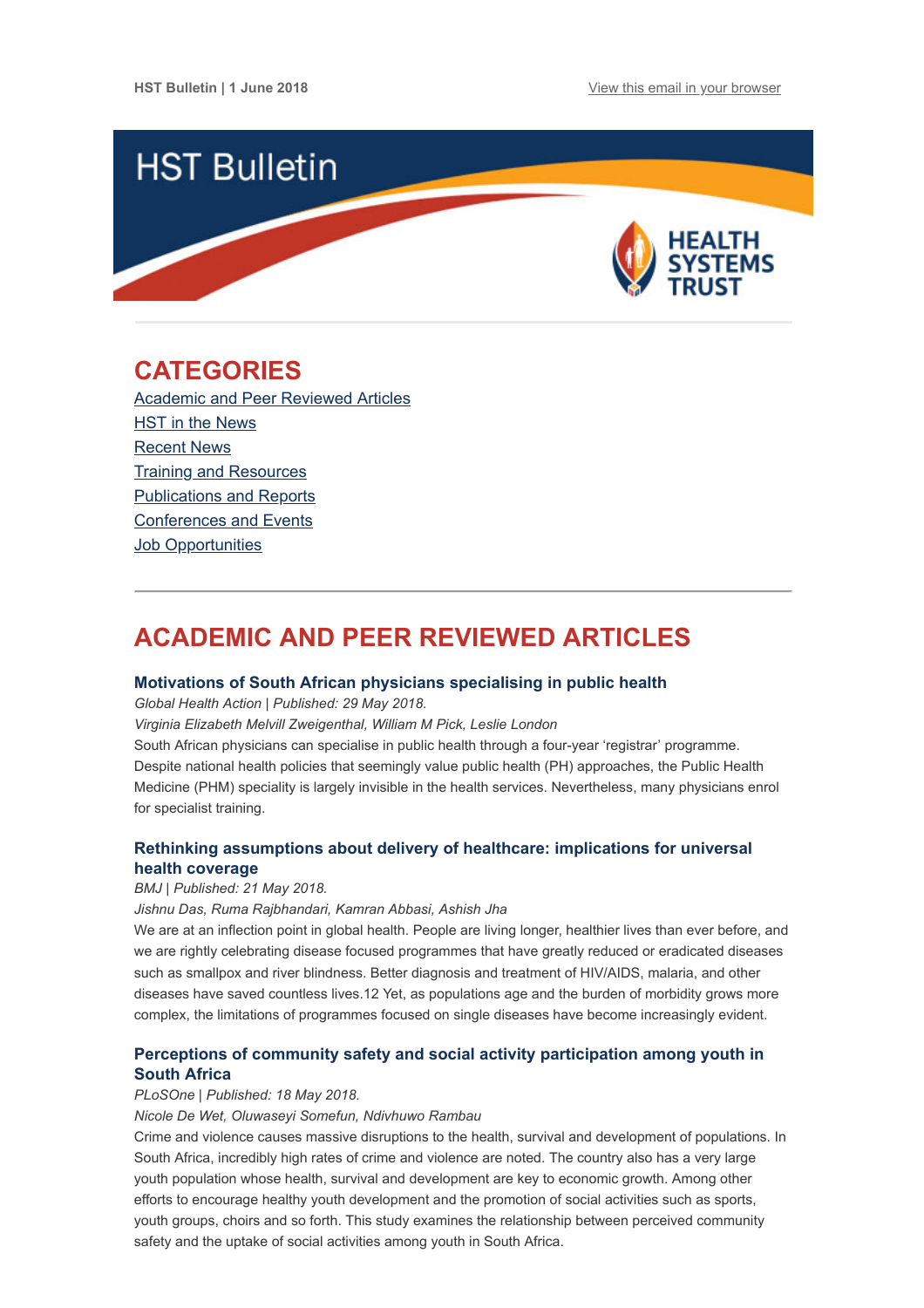### **Detection, referral and control of diabetes and hypertension in the rural Eastern [Cape Province of South Africa by community health outreach workers in the rural](https://www.ncbi.nlm.nih.gov/pmc/articles/PMC5913786/) primary healthcare project: Health in Every Hut**

*African Journal of Primary Health Care & Family Medicine | Published: 11 April 2018. Angela A Morris-Paxton, Paul Rheeder, Rose-Marie G Ewing, Dillon Ewing*

Non-communicable diseases, mainly cardiovascular diseases, diabetes, cancer and chronic respiratory diseases, are responsible for approximately 63% of all deaths occurring worldwide in any given year. The majority of these deaths have occurred in low- and middle-income countries (LMICs). The latest World Health Organization (WHO) report shows that the increase in diabetes is also most pronounced in the LMICs. The South African Labour and Development Research Unit estimated a 9% prevalence within the adult population in 2016. In the Eastern Cape Province, hypertensive heart disease has become the second most common cause of death, followed by diabetes, the third most common cause of death.

### **[Trends in Antiretroviral Therapy Eligibility and Coverage Among Children Aged <15](https://www.cdc.gov/mmwr/volumes/67/wr/mm6719a4.htm?s_cid=mm6719a4_w) Years with HIV Infection — 20 PEPFAR-Supported Sub-Saharan African Countries, 2012–2016**

*CDC Morbidity and Mortality Weekly Report | Published: 18 May 2018. Amanda Burrage, Monita Patel, Kelsey Mirkovic, Eric Dziuban, Wondimu Teferi, Laura Broyles, Emilia Rivadeneira*

Rapid disease progression and associated opportunistic infections contribute to high mortality rates among children aged <15 years with human immunodeficiency virus (HIV) infection (1). Antiretroviral therapy (ART) has decreased childhood HIV-associated morbidity and mortality rates over the past decade (2). As accumulating evidence revealed lower HIV-associated mortality with early ART initiation, the World Health Organization (WHO) guidelines broadened ART eligibility for children with HIV infection.

### **[Provision of antiretroviral therapy for children in Nelson Mandela Bay: Health care](https://www.ncbi.nlm.nih.gov/pmc/articles/PMC5913768/) professionals' challenges**

*African Journal of Primary Health Care & Family Medicine | Published: 12 March 2018. Margaret Williams, Dalena RM van Rooyen, Esmeralda J Ricks*

The human immunodeficiency virus and/or acquired immune deficiency syndrome (HIV/AIDS) pandemic continues to increase in prevalence worldwide, particularly in South Africa, and includes the often overlooked paediatric population. The provision of paediatric antiretroviral treatment (ART) is as essential for children as for adults, and has numerous obstacles, not least of which is lack of decentralisation of facilities to provide essential treatment. [This study aimed] o explore the experiences of health care professionals regarding the provision of ART for children at PHC clinics.

### **[Exploring the socio-ecological levels for prevention of sexual risk behaviours of the](https://www.ncbi.nlm.nih.gov/pmc/articles/PMC5843945/) youth in uMgungundlovu District Municipality, KwaZulu-Natal**

*African Journal of Primary Health Care & Family Medicine | Published: 7 March 2018.*

#### *Nelisiwe Khuzwayo, Myra Taylor*

Prevention of youth sexual risk behaviour among the youth in uMgungundlovu District Municipality continues to be a primary challenge for public health and health promotion. Current prevention interventions are targeted at an individual level, whilst youth behaviour is influenced by many social and environmental factors.

**[\(Return to Top\)](#page-0-1)**

## **HST IN THE NEWS**

#### **[Emerging Public Health Practitioner Award: manuscript submissions open](http://www.hst.org.za/publications/Pages/2018-Emerging-Public-Health-Practitioner-Award.aspx)**

*Health Systems Trust | 31 May 2018.*

The South African Health Review's Emerging Public Health Practitioner Award (EPHPA) is open to young public health practitioners or student researchers in the fields of health sciences, medicine or public health who are currently studying for their Masters or Honours degree, or are in the final year of their Bachelor's degree. To apply, please submit your complete chapter along with a copy of your South African ID and EPHPA Entry form to sahr@hst.org.za no later than 3 August 2018.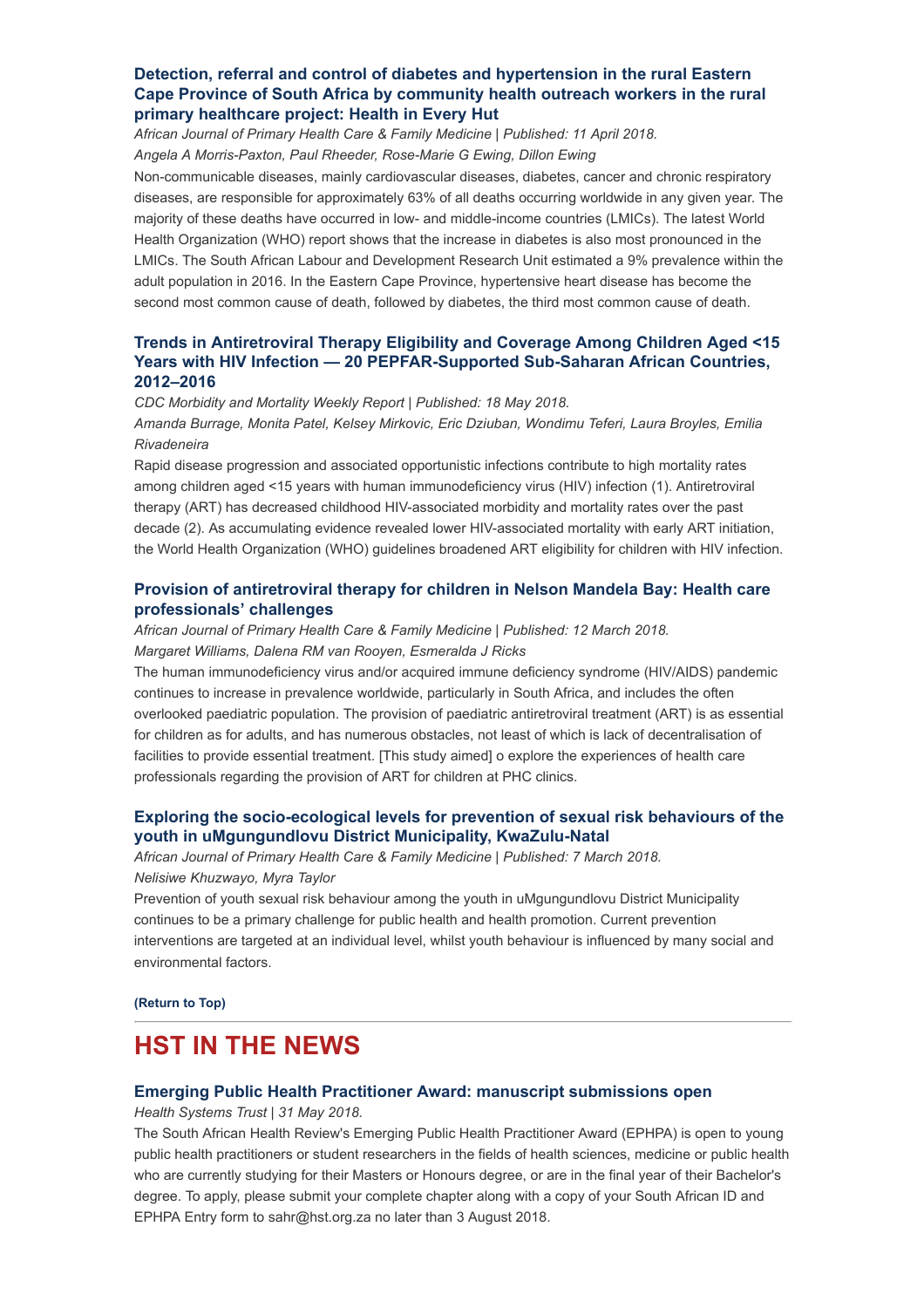#### **[TB: Act now to stay healthy](https://www.dailysun.co.za/Success/Health/tb-act-now-to-stay-healthy-20180531)**

*Daily Sun | 31 May 2018.* Do you know what the top 10 causes of death are in Mzansi? You may be surprised to learn that tuberculosis (TB) comes in at number one, followed by diabetes at number two, with HIV coming in at number five.

**[\(Return to Top\)](#page-0-1)**

## <span id="page-2-0"></span>**RECENT NEWS**

#### **[Birth defects scare hits roll-out of HIV drug](https://www.businesslive.co.za/bd/national/health/2018-05-31-birth-defects-scare-hits-roll-out-of-hiv-drug/)**

#### *BD Live | 31 May 2018.*

Regulator concerns that GlaxoSmithKline's HIV drug dolutegravir may be linked to birth defects could severely limit women's access to the medicine and undermine their rights to be involved in decisions about their health, the Southern African HIV Clinicians Society warned on Wednesday.

#### **[PrEP may make it hard to tell if someone has an HIV infection](http://www.aidsmap.com/PrEP-may-make-it-hard-to-tell-if-someone-has-an-HIV-infection/page/3271206/)**

*AIDSMap | 23 May 2018.* Series of indeterminate and contradictory tests highlight 'blunted infection' problem.

#### **[How antiretrovirals have cut the HIV/AIDS burden on SA's economy](https://www.businesslive.co.za/bd/national/health/2018-05-28-how-antiretrovirals-have-cut-the-hivaids-burden-on-sas-economy/)**

*BD Live | 28 May 2018.*

Lost earnings attributable to HIV and AIDS as a result of either death or inability to work have declined significantly globally as countries scale up antiretroviral therapy. In 2005 HIV and AIDS were believed to have resulted in about \$17bn in lost income, but the figure is projected to fall to \$7.2bn in 2020.

#### **[Durban cuts city's only needle exchange programme](http://bhekisisa.org/article/2018-05-30-00-durban-cuts-citys-only-needle-exchange-programme)**

*Bhekisisa | 30 May 2018.* A tale of two cities: Durban ditches drug users while Tshwane becomes the first city in SA to pioneer and fund new ways to keep them safe.

#### **[The remarkable story of hope: how attitudes to drug-resistant TB changed](https://theconversation.com/the-remarkable-story-of-hope-how-attitudes-to-drug-resistant-tb-changed-96774)**

*The Conversation Africa | 27 May 2018.*

The informal settlement of Khayelitsha in Cape Town is the latest site of a multi country trial that aims to transform the treatment for drug-resistant tuberculosis (DR-TB).

### **[How to stop strikes from killing patients](https://www.health-e.org.za/2018/05/21/how-to-stop-strikes-from-killing-patients/)**

*Health-e News | 21 May 2018.*

Patients have died as a result of the recent strike in North West. Doctors and nurses were also chased out of operating theatres and wards by strikers. How can patients and health workers be protected from becoming victims of a fight that is aimed an employer?

**[\(Return to Top\)](#page-0-1)**

# <span id="page-2-1"></span>**TRAINING AND RESOURCES**

#### **[CCGHE Distance Education Courses](http://moodle.ccghe.net/)**

*Johns Hopkins Center for Clinical Global Health Education | Ongoing.*

The CCGHE works to improve health outcomes in resource limited countries through infectious disease research and education.

Approach:

- Conduct groundbreaking clinical research on prevention and treatment for many of the world's gravest health issues
- Design and implement high quality medical education and research training programs for care providers and health researchers
- Develop and leverage innovative technologies that improve clinical care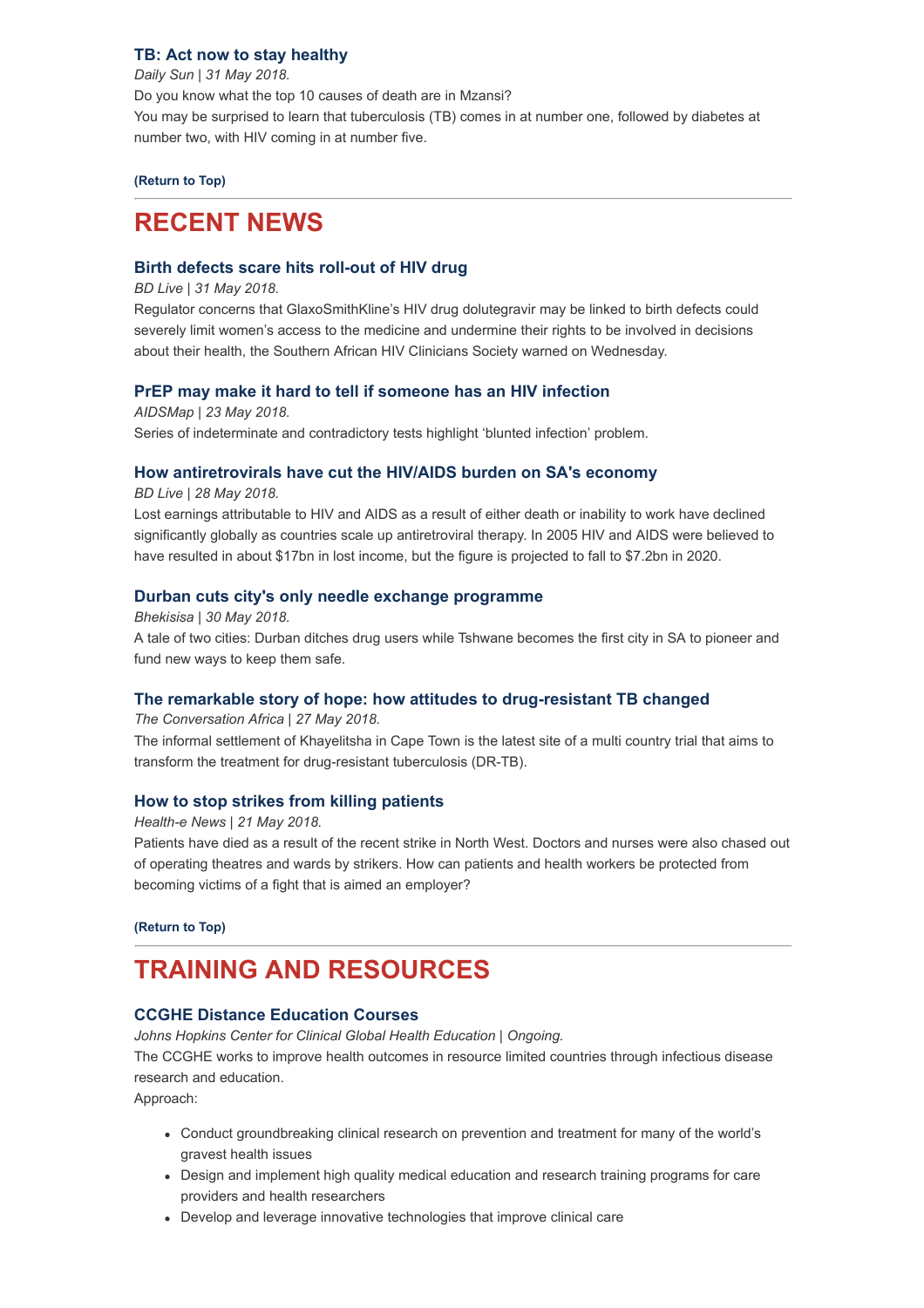Ensure sustainability by mentoring in-country professionals and Johns Hopkins students to become clinical leaders

Courses are available free to registered users.

#### **[\(Return to Top\)](#page-0-1)**

## <span id="page-3-0"></span>**PUBLICATIONS AND REPORTS**

#### **[World Health Statistics 2018: Monitoring health for the SDGs](http://apps.who.int/iris/bitstream/handle/10665/272596/9789241565585-eng.pdf?ua=1)**

*WHO | 17 May 2018.*

The World Health Statistics series is WHO's annual snapshot of the state of the world's health. This 2018 edition contains the latest available data for 36 health-related Sustainable Development Goal (SDG) indicators. It also links to the three SDG-aligned strategic priorities of the WHO's 13th General Programme of Work: achieving universal health coverage, addressing health emergencies and promoting healthier populations.

#### **[SAGE Open Special Collection Call for Papers: Special Collection on Adolescence,](http://journals.sagepub.com/page/sgo/collections/call-for-papers/special-issues/adolescence-sexuality-reproductive-health-africa) Sexuality and Reproductive Health in Sub-Saharan Africa**

*Submissions open until 31 May 2018*

The objective of this special collection would be to bring together contemporary research, thinking and critical scholarship about adolescent girls and young women (AGYW) (both empirical and theoretical) in sub-saharan Africa (SSA). The special issue aims to draw together the work of academics and policy makers to make available current thinking, evidence, responses and debates relating to AGYW sexual and reproductive health needs in SSA. It is expected that this interdisciplinary and cross cutting special issue will provide an avenue for experts at universities, in international organisations, civil society groups and intergovernmental organisations to offer important insights on the subject matter.

**[\(Return to Top\)](#page-0-1)**

## <span id="page-3-1"></span>**CONFERENCES AND EVENTS**

#### **[22nd International AIDS Conference \(AIDS 2018\)](http://www.aids2018.org/)**

23-27 July 2018 RAI Amsterdam Convention Centre, Amsterdam, the Netherlands

#### **[RareX Rare Disease conference](http://rarex.co.za/%20%C2%A0)**

13-16 September 2018 Johannesburg, South Africa

#### **[Rural Health Conference 2018 \(RHC\)](http://ruralhealthconference.org.za/)**

21-24 September 2018 AOG Conference Centre, 1922 Regatta Road, Henley-on-Klip, Gauteng

**[\(Return to Top\)](#page-0-1)**

## **JOB OPPORTUNITIES**

Please click on the job title for more information.

**[Clinton Health Access Initiative \(CHAI\): Epidemiological Database Manager](http://www.ngopulse.org/opportunity/2018/05/23/chai-epidemiological-database-manager)** Closing Date: 15 June 2018

**[URC: Demand Creation Manager – VMMC Engagement, Campaigns and Advocacy](http://www.ngopulse.org/opportunity/2018/05/28/urc-demand-creation-manager-%E2%80%93-vmmc-engagement-campaigns-and-advocacy)** Closing Date: 30 June 2018

**[CareWorks: Quality Assurance Registered Nurse](http://www.ngopulse.org/opportunity/2018/05/30/careworks-quality-assurance-registered-nurse-nw)** Closing Date: 30 June 2018